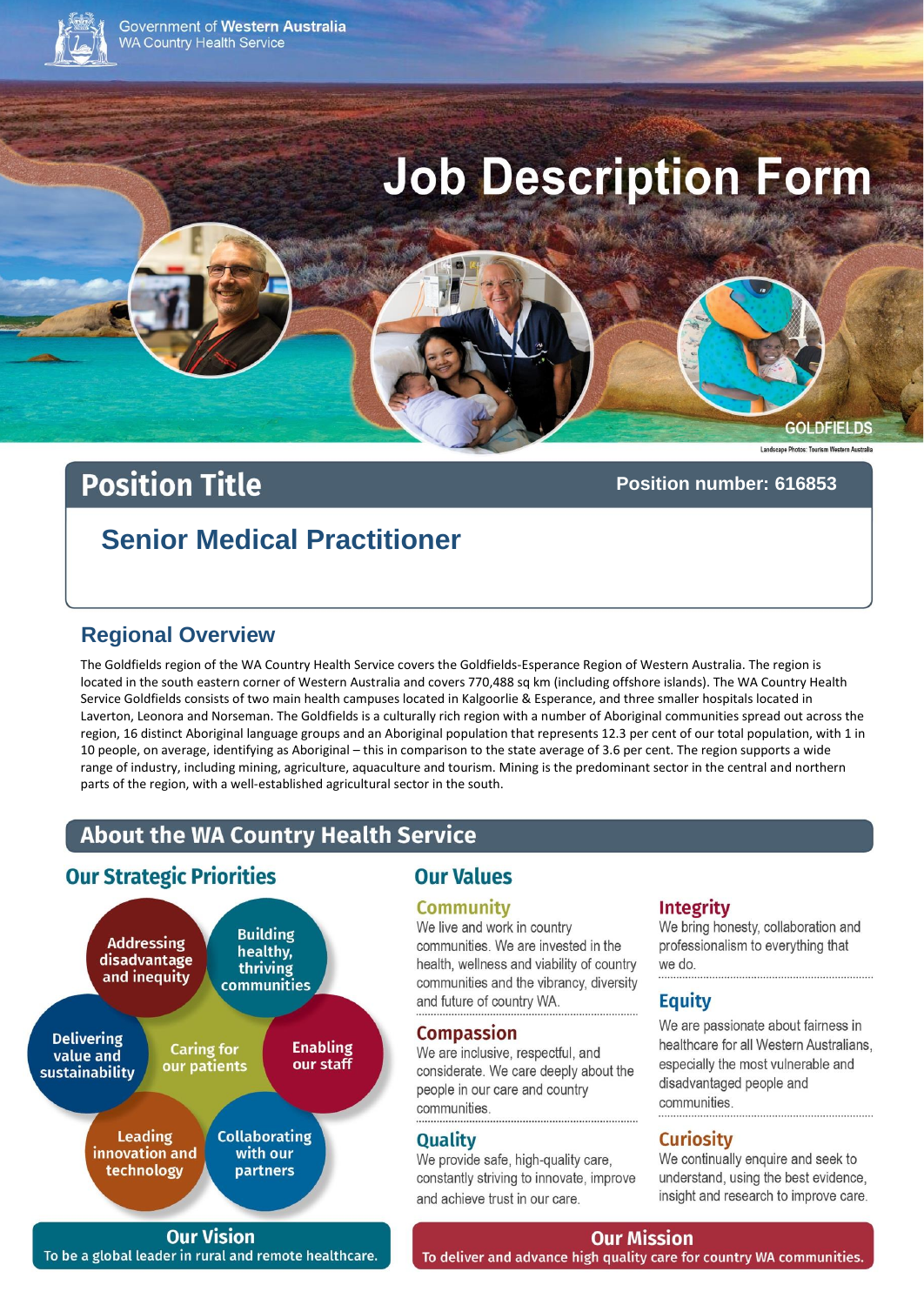| <b>Position Title: Senior Medical Practitioner</b> | Position Number: 616853 | Classification: MP Year 1-3 |
|----------------------------------------------------|-------------------------|-----------------------------|
|----------------------------------------------------|-------------------------|-----------------------------|

# **Directorate Overview**

This portfolio provides the region with medical leadership and governance. It also supports the following: medical and surgical specialities and visiting medical practitioners. This portfolio has a regional focus on medical workforce (engagement and clinical training), regional improvement, safety, quality and risk management.

Our Directorate actively supports and encourages diversity and inclusion across all occupational groups through the development and implementation of initiatives aimed at accessing and improving employment and mentoring opportunities for all people. Our strategies are located at [www.wacountry.health.wa.gov.au](http://www.wacountry.health.wa.gov.au/)

# **Position Details**

| <b>Position Number:</b>        | 616853                                 | Registration Date:   April 2022 |           |  |  |
|--------------------------------|----------------------------------------|---------------------------------|-----------|--|--|
| Classification:                | MP Year 1-3                            | Location:                       | Esperance |  |  |
| Award / Agreement:             | <b>Medical Practitioners Agreement</b> |                                 |           |  |  |
| <b>Organisational Context:</b> | Regional                               |                                 |           |  |  |

# **Position Overview**

Works as part of the multidisciplinary team at Esperance Health Campus within the Emergency Department. Promotes leadership, management, training, supervision and education for medical officers within the Emergency Department. Promotes patient quality and safety within the emergency department.

# **Reporting Relationships**

| <b>Responsible to:</b>                                      | $\Leftarrow$ | Other positions reporting to this position: |
|-------------------------------------------------------------|--------------|---------------------------------------------|
| 615191: Senior Medical Practitioner (Head of<br>Department) |              | Nil                                         |
|                                                             |              |                                             |
| This position:                                              |              |                                             |
| 616853: Senior Medical Practitioner                         |              |                                             |
| MP Year 1-3                                                 |              |                                             |
|                                                             |              |                                             |
| <b>Positions under direct supervision:</b>                  |              |                                             |
| Nil                                                         |              |                                             |
|                                                             |              |                                             |

**COD**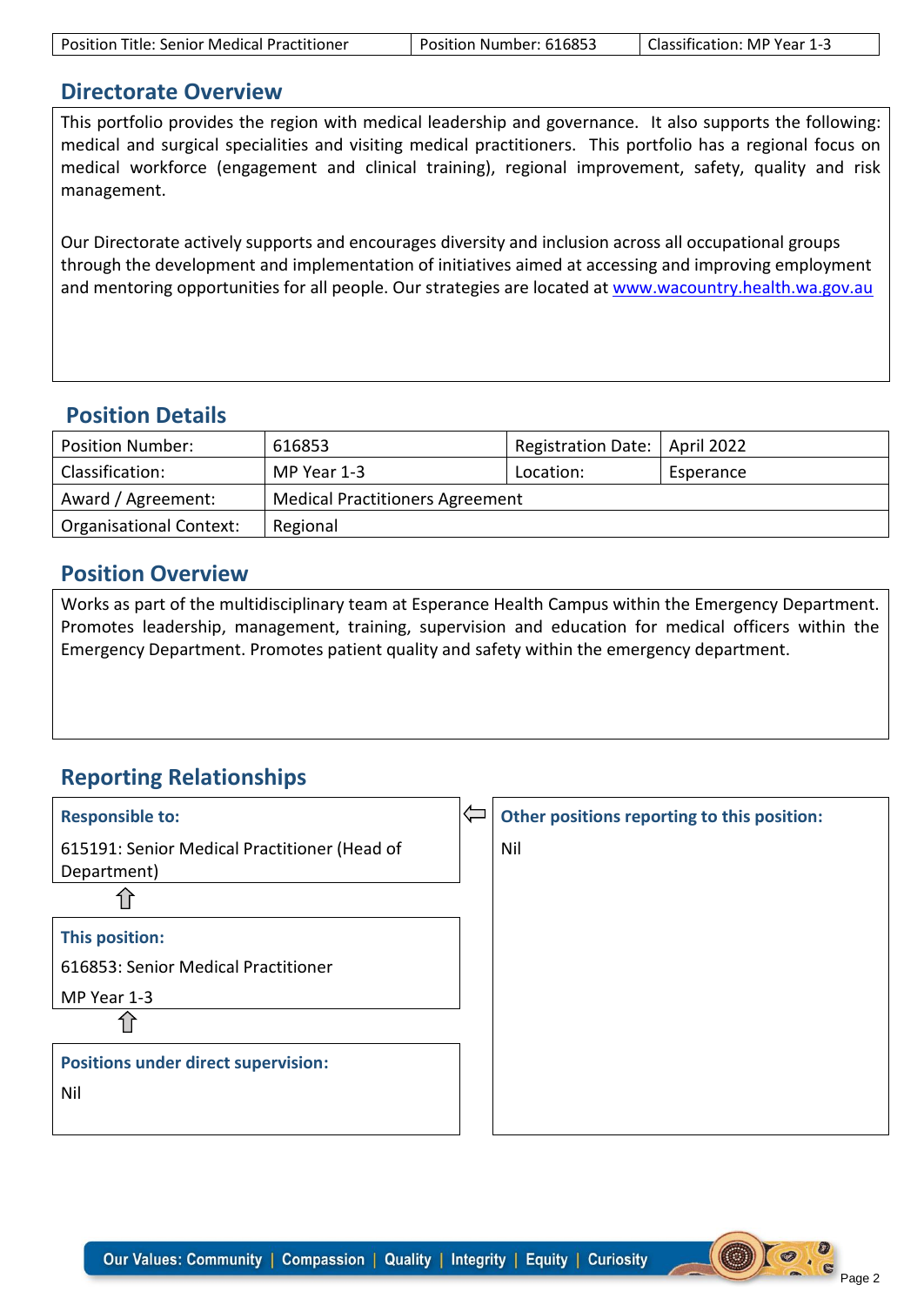# **Key Duties/Responsibilities**

#### **1. CLINICAL**

- 1.1. Provides clinical management of Emergency Medicine patients utilising evidence based practice.
- 1.2. Assists with Australian Triage Standards and National Emergency Access Target requirements when clinically safe.
- 1.3. Participates fully in the Emergency Department roster including day and night shifts, as required.
- 1.4. Maintains quality patient medical records in accordance with health service protocols.
- 1.5. Fully supports and promotes electronic clinical systems and educates in the use of electronic discharge summaries and communication of patient information to health care providers.
- 1.6. Liaises with members of the health care team and private practitioners to meet the needs of patients under their care.
- 1.7. Supports medical and nursing colleagues in the performance of their clinical duties.

## **2. CLINICAL ADMINISTRATION**

- 2.1. Ensures the ongoing application of continuous quality improvement principles in systematically evaluating and meeting customer needs.
- 2.2. Ensures compliance with relevant standards, legislation and regulatory requirements, in line with WACHS policies.
- 2.3. Participates in governance-led departmental and doctor's committee meetings as required, such as the Medical Advisory Committee (MAC) meetings, Employee Development (ED) clinical governance meetings and Morbidity and Mortality (M&M) meetings.
- 2.4. Attends to medicolegal issues that arise concerning patients that have been under their care and advises the Senior Medical Practitioner (Head of Department) (SMP – HOD) / Regional Director Medical Services (RDMS).
- 2.5. Assists the SMP HOD and RDMS with complaints management, as required.

## **3. EDUCATION**

- 3.1. Acts as a role model and mentor to medical students and medical colleagues during their placement.
- 3.2. Supervises junior medical staff, including the assessment of staff performance in relation to clinical competence, adherence to departmental protocols, timely and accurate documentation, communication with patients, relatives, peers, other staff and doctors in other hospitals and in the community.
- 3.3. Participates in professional educational activities, regular performance review and provides evidence of maintaining current knowledge and skills.
- 3.4. Organises and participates in ongoing training of medical students and GP / locum staff.
- 3.5. Supervises and teaches nursing, allied health and other support staff, as appropriate.

## **4. LEADERSHIP**

- 4.1. Demonstrates professional standards and ethics as appropriate to the seniority and leadership role of clinical staff and according to the WA Country Health Service (WACHS) Code of Conduct.
- 4.2. Demonstrates excellence in interpersonal skills when dealing with patients, colleagues, nursing, allied health and support staff.
- 4.3. Participates in doctor's clinical meetings, clinical governance and quality improvement and audit activities, including but not limited to the department M&M meetings, peer review activities, Clinical Incident Management (CIM) Policy Review and other clinical governance activities, as directed.
- 4.4. Develop, implement and monitor Quality Assurance measures.
- 4.5. Assessment of subordinate medical staff performance in relation to clinical competence, adherence to departmental protocols, timely and accurate documentation, communication with patients, relatives, peers, and other medical colleagues in other hospitals and in the community.

#### **5. LEADERSHIP**

5.1. Other duties as directed by the SMP – HOD and RDMS.